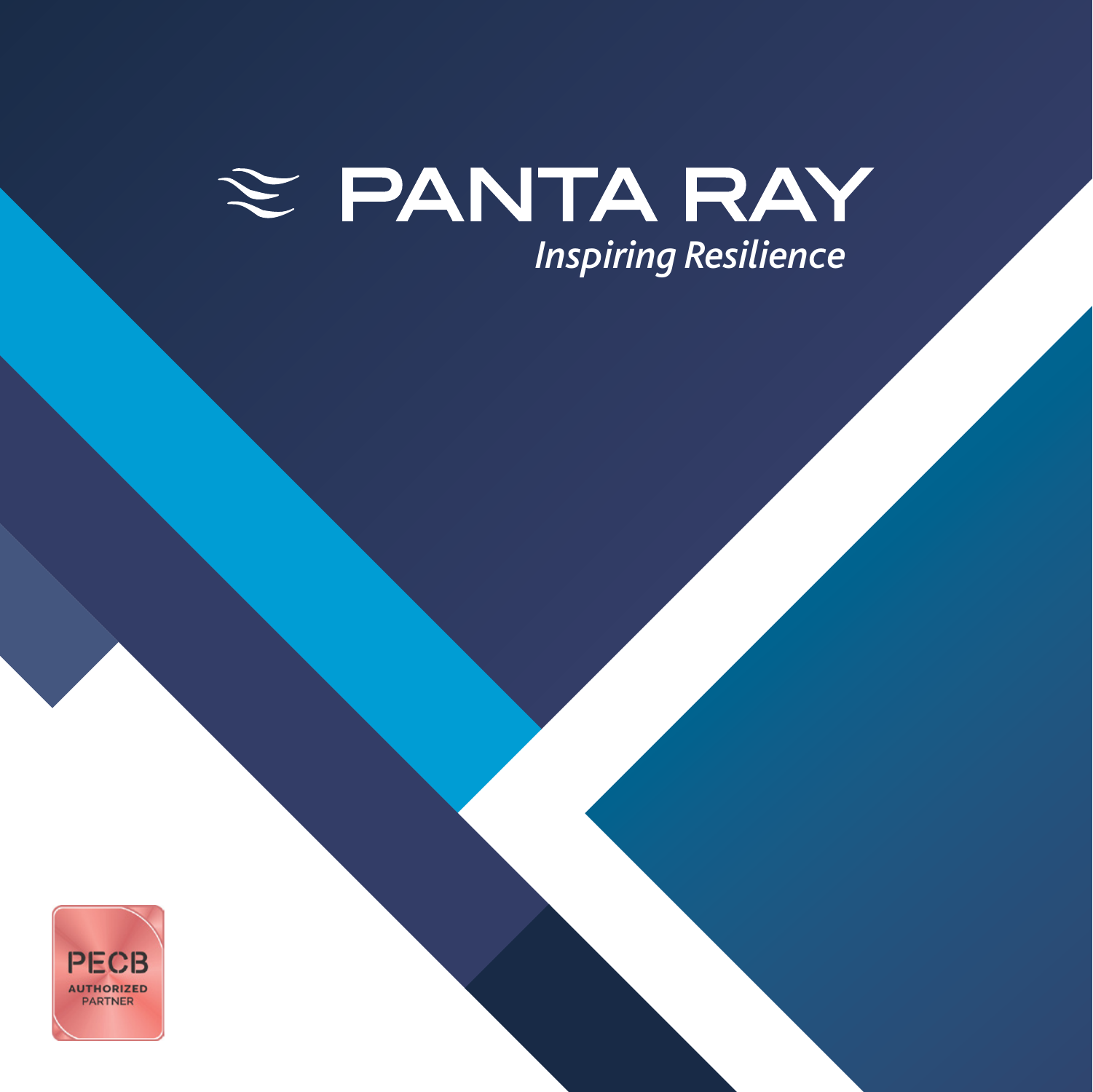### **RESILIENCE** = **COMPETITIVE ADVANTAGE**

**Resilience is the ability of an organization to absorb and adapt in a changing environment. (ISO 22316:2017)**

It is not just a defense mechanism, but mostly a quality that allows to succeed and prosper in the market.

**Three key disciplines of resilience**

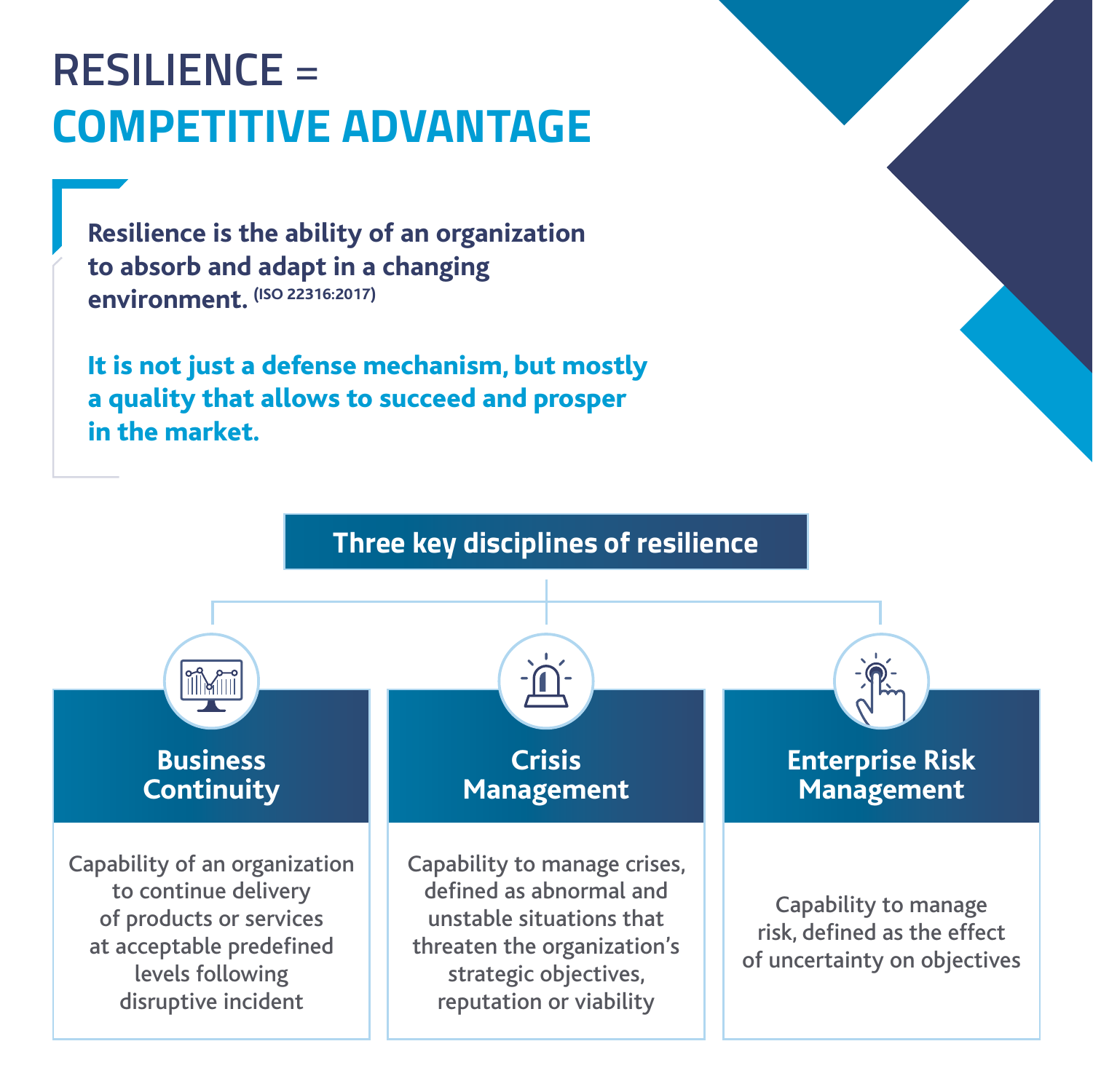### ABOUT



#### **Our services TRAINING Embedding Resilience CONSULTING Building Resilience PRODUCTS Enhancing Resilience RESEARCH Inspiring Resilience**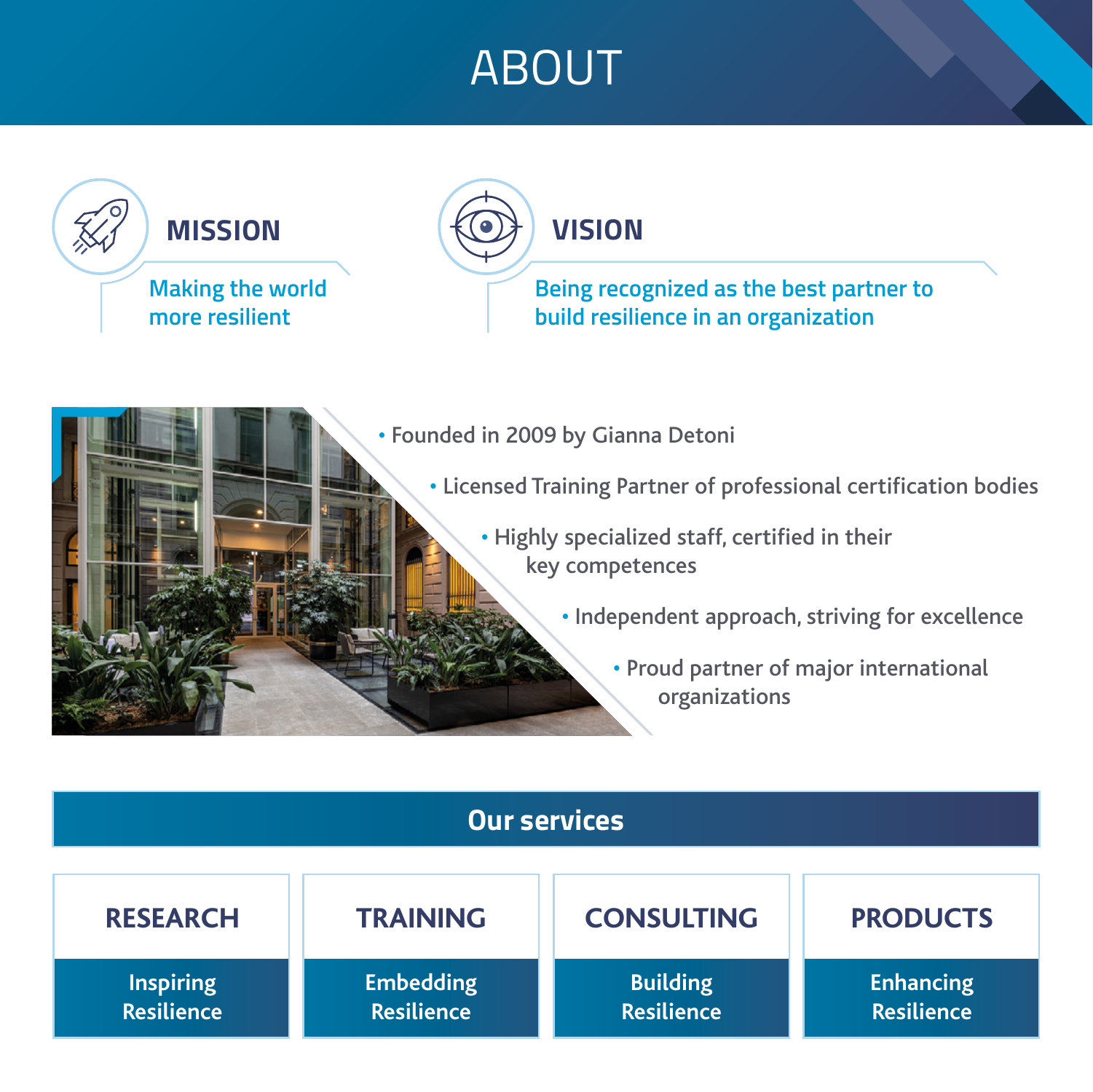## EMBEDDING RESILIENCE

#### **PECB Courses**

**PANTA RAY is an Authorized Partner of PECB** – Canadian-based certification body with a global recognition, which provides education and [certification under ISO/IEC 17024 for individuals on a wide range of disciplines.](https://pecb.com)  PECB's expertise is in multiple fields, with a special emphasis in:





PANTA RAY offers different levels of certification courses, which vary in duration and degree of depth. Courses may only be delivered by PECB Certified Trainers, holding corresponding certificates for the courses they deliver.

**Minimum one-day, maximum five-days**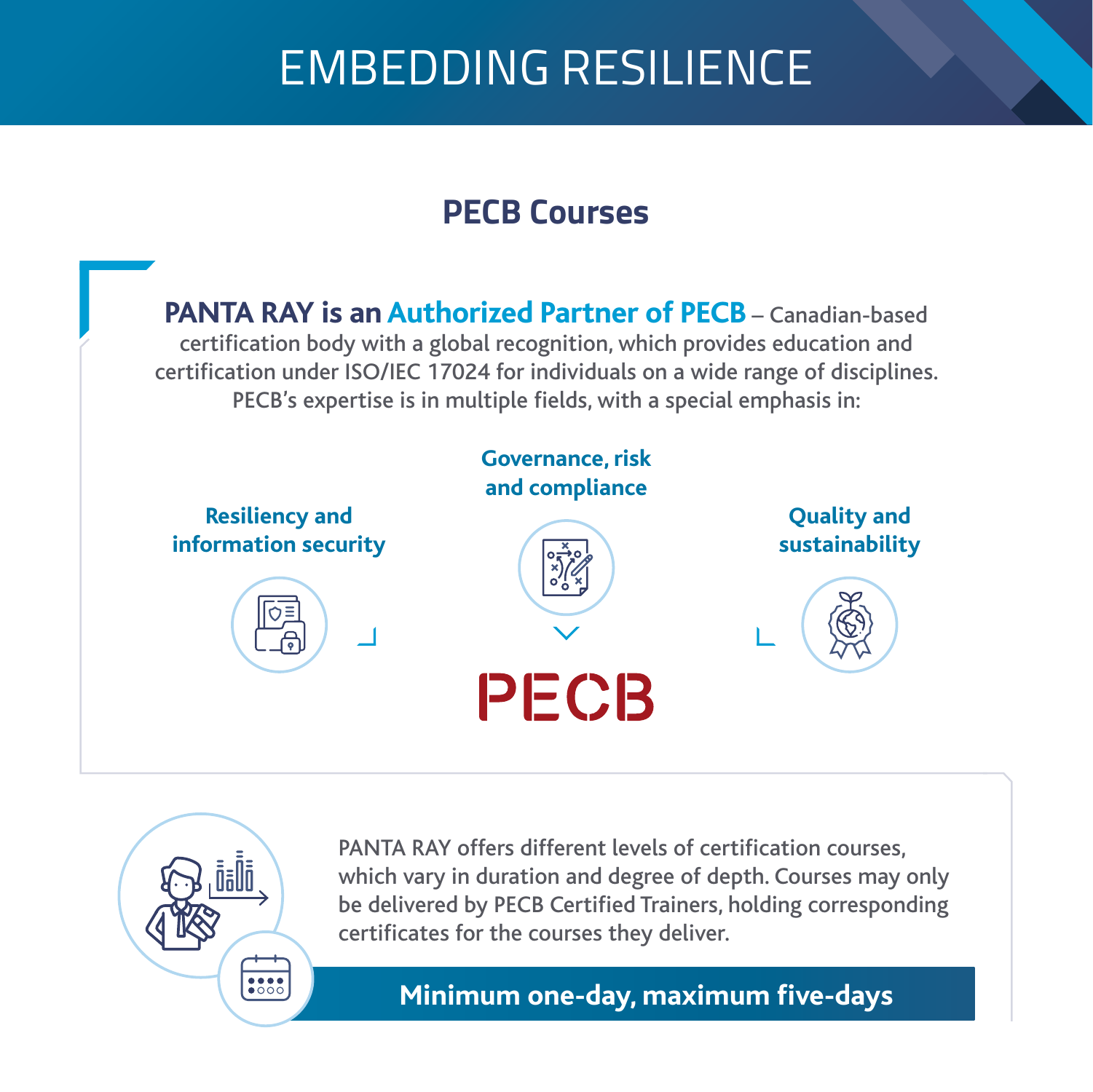## EMBEDDING RESILIENCE

#### **PANTA RAY offers a wide range of training sessions on the key disciplines of resilience**

| <b>Business</b>                                                                                          | <b>Business Impact</b>                                                                                     | <b>Supply Chain</b>                                                                                    | (J<br><b>Crisis</b>                                                                                          | <b>Risk</b>                                                                                               |
|----------------------------------------------------------------------------------------------------------|------------------------------------------------------------------------------------------------------------|--------------------------------------------------------------------------------------------------------|--------------------------------------------------------------------------------------------------------------|-----------------------------------------------------------------------------------------------------------|
| <b>Continuity</b><br>Course                                                                              | <b>Analysis</b><br>Course                                                                                  | <b>Continuity</b><br>Course                                                                            | <b>Management</b><br>Course                                                                                  | <b>Management</b><br>Course                                                                               |
| Get through each<br>phase of the<br>business continuity<br>management<br>lifecycle and best<br>practices | <b>Understand how</b><br>to perform an<br>effective BIA to<br>define priorities in<br>case of a disruption | Adopt the best<br>practices to<br>manage risks and<br>minimize their<br>impact on your<br>supply chain | <b>Expand your</b><br>knowledge about<br>techniques and<br>methodologies<br>to handle crises<br>successfully | Learn how to<br>handle the effect<br>of uncertainty<br>on objectives<br>and mitigate risks<br>and threats |

#### **We also build courses tailored to your needs**



**Awareness to the Top Management**



**Training to Executives and Middle Managers**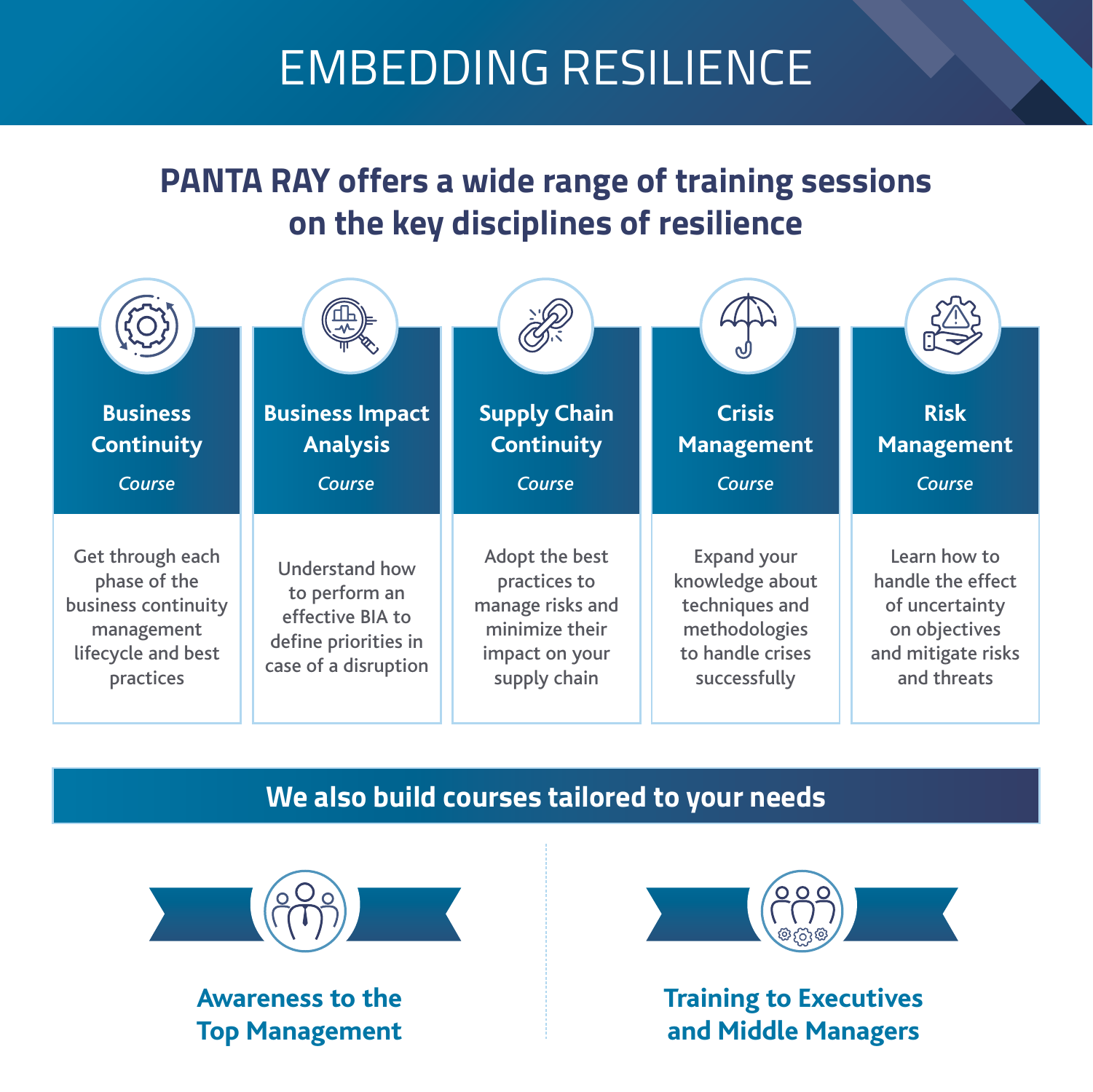## EMBEDDING RESILIENCE

### **E-learning Courses**

#### **Learn more about PANTA RAY e-learning courses.**

Our new e-learning options make it possible to bring themes of strategic importance to a much larger and not merely "technical" audience through new contents, an interactive and dynamic structure, a gaming approach and channels suitable for wide diffusion.

#### *The courses can be tailored to the needs of your company and the resilience objectives that you want to achieve.*



Visit our  $\Box$  YouTube channel and take a look at our trailers

**[www.youtube.com/channel/PANTA RAY](https://www.youtube.com/channel/UCIcxRo4SZMi4fBfbP14gWgw)**

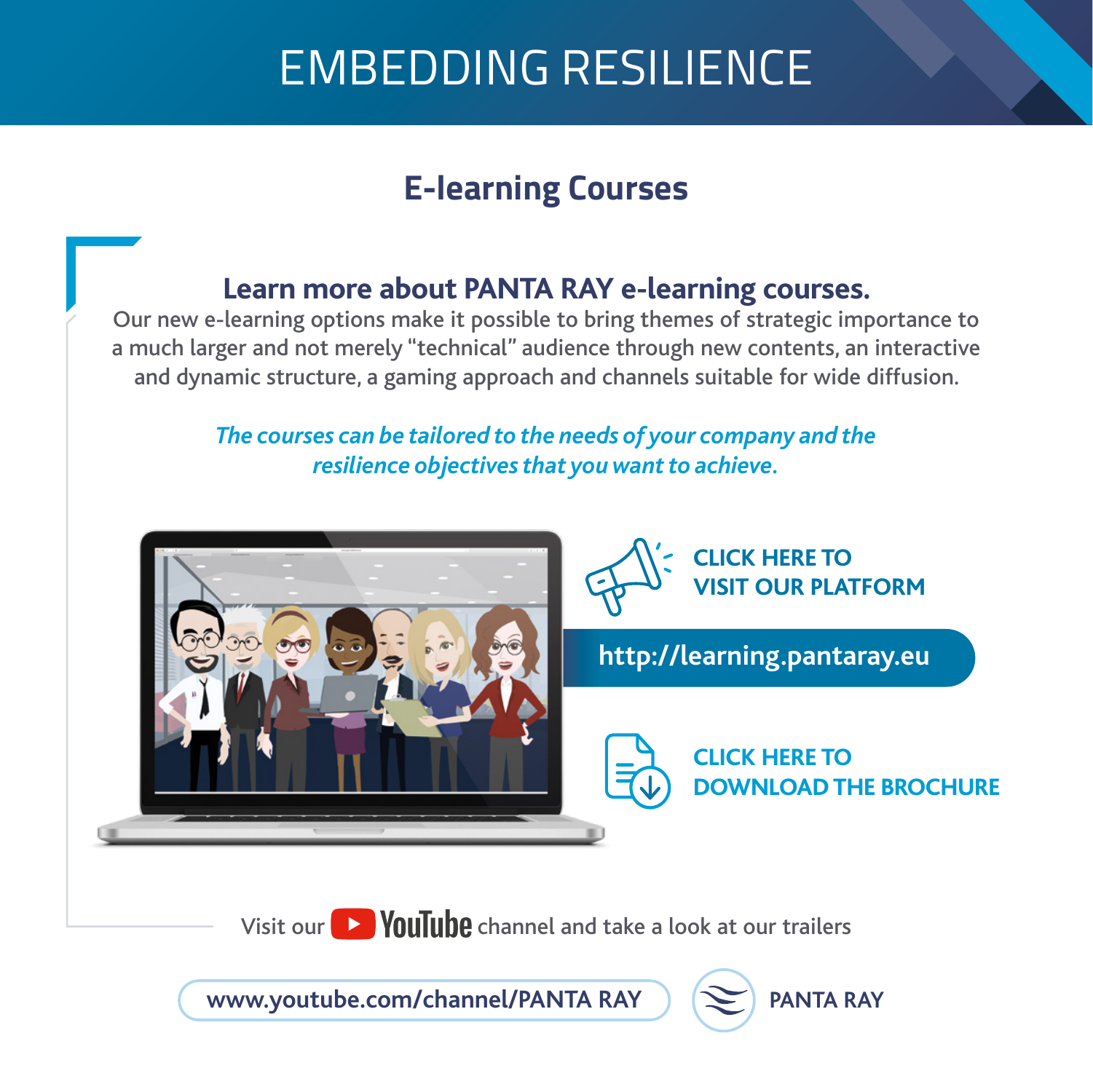#### **PANTA RAY supports leading organizations in the following activities, with the objective to improve their resilience**



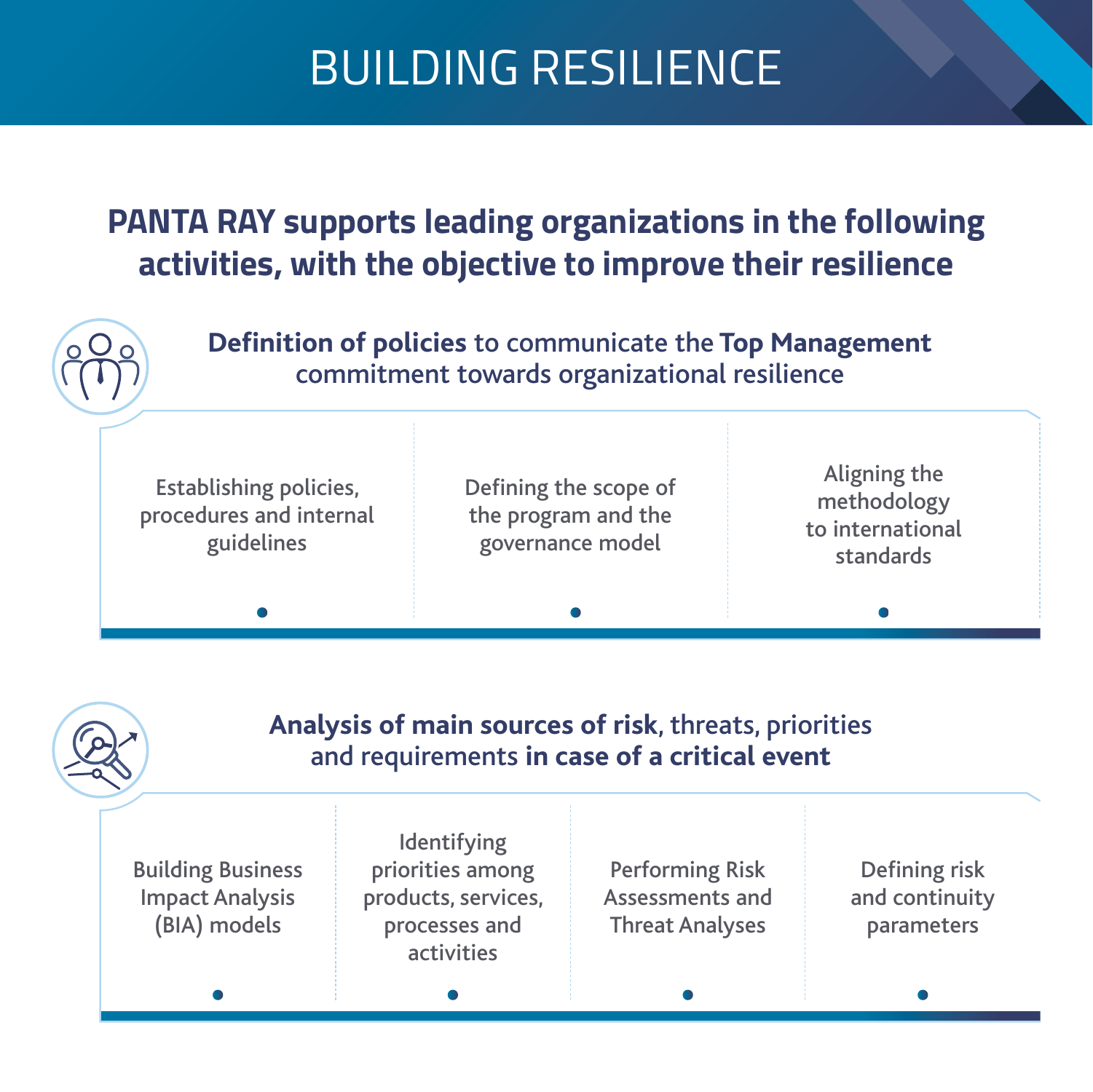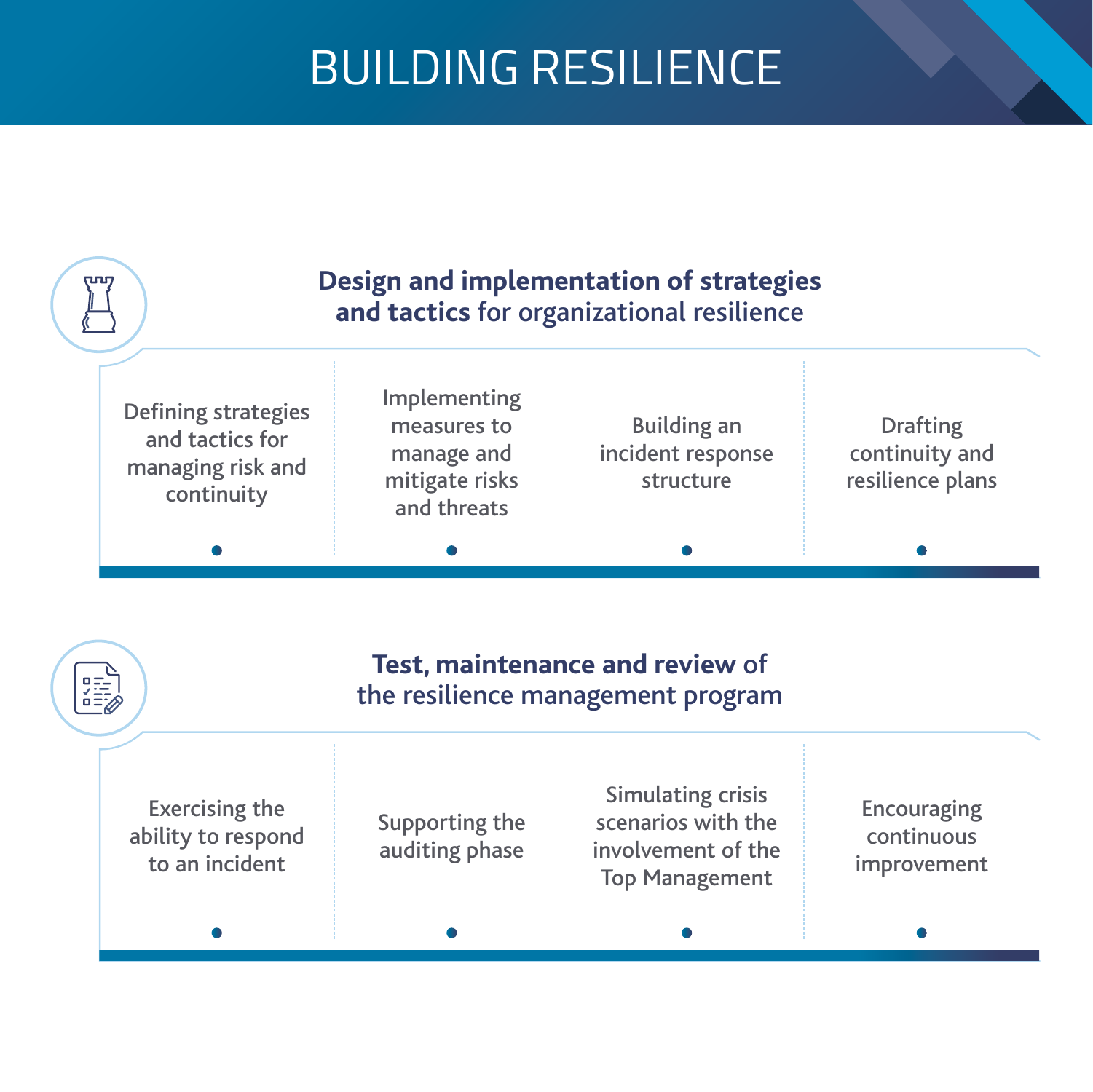#### **PANTA RAY supports its clients in aligning their organizational resilience capabilities to the relevant international standards and industry best practices.**

*As members of the ISO Working Groups for international standards on societal security, we promote a culture of resilience based on the latest developments in the industry. We do so by analyzing the client's resilience documentation and practices, in order to assess their level of compliance to international standards. Based on this, we offer our expertise and hands-on experience to support our clients, with methodological consults and practical assistance alike.*

#### **Quality review**

#### **Assessment of your organizational resilience framework with respect to current international standards**

Collecting and analyzing relevant documentation of your current resilience framework

Interviewing key people within the organization, to better understand organizational resilience practices

Producing a point-by-point evaluation within an overall report on the state of the art of your resilience

Guiding the client through the continuous improvement process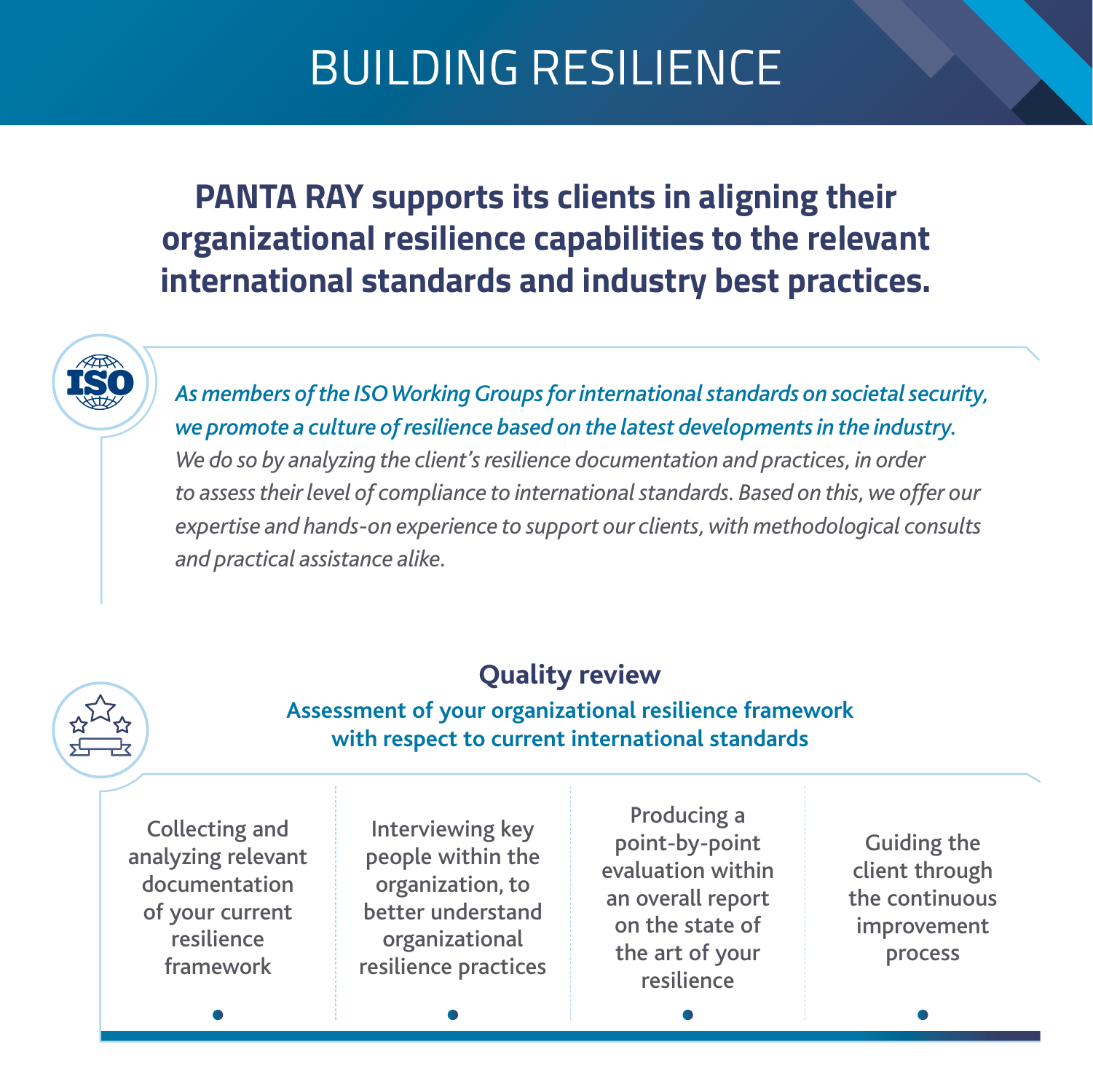\*These services consist in either a 1-or 3-year subscription featuring unlimited hours of available organizational resilience support. In this way, our clients are always guaranteed access to PANTA RAY's expertise and consultancy.

#### **\*Resilience Maintenance – Methodology**

**Access our resilience knowledge at any time to help you run your programmes**

Conducting an initial Quality Review, assessing existing elements against relevant international standards and best practices

 $\begin{matrix} \otimes \ \otimes \ \cong \ \mathbb{R} \end{matrix}$ 

Receiving a list of improvement measures, based on the Review

Scheduling regular meetings with our consultants as check points for your programme

Booking our team's full availability for on-the-spot methodological advice

#### **\*Resilience Maintenance – Full Support Rely on our full support to run your programmes**

Conducting an initial Quality Review, and highlight the improvement areas in your programme

Developing with us a detailed plan to carry out your resilience activities

Scheduling regular meetings with our consultants as check points for your programme

Calling us whenever you need operational support in carrying out your resilience activities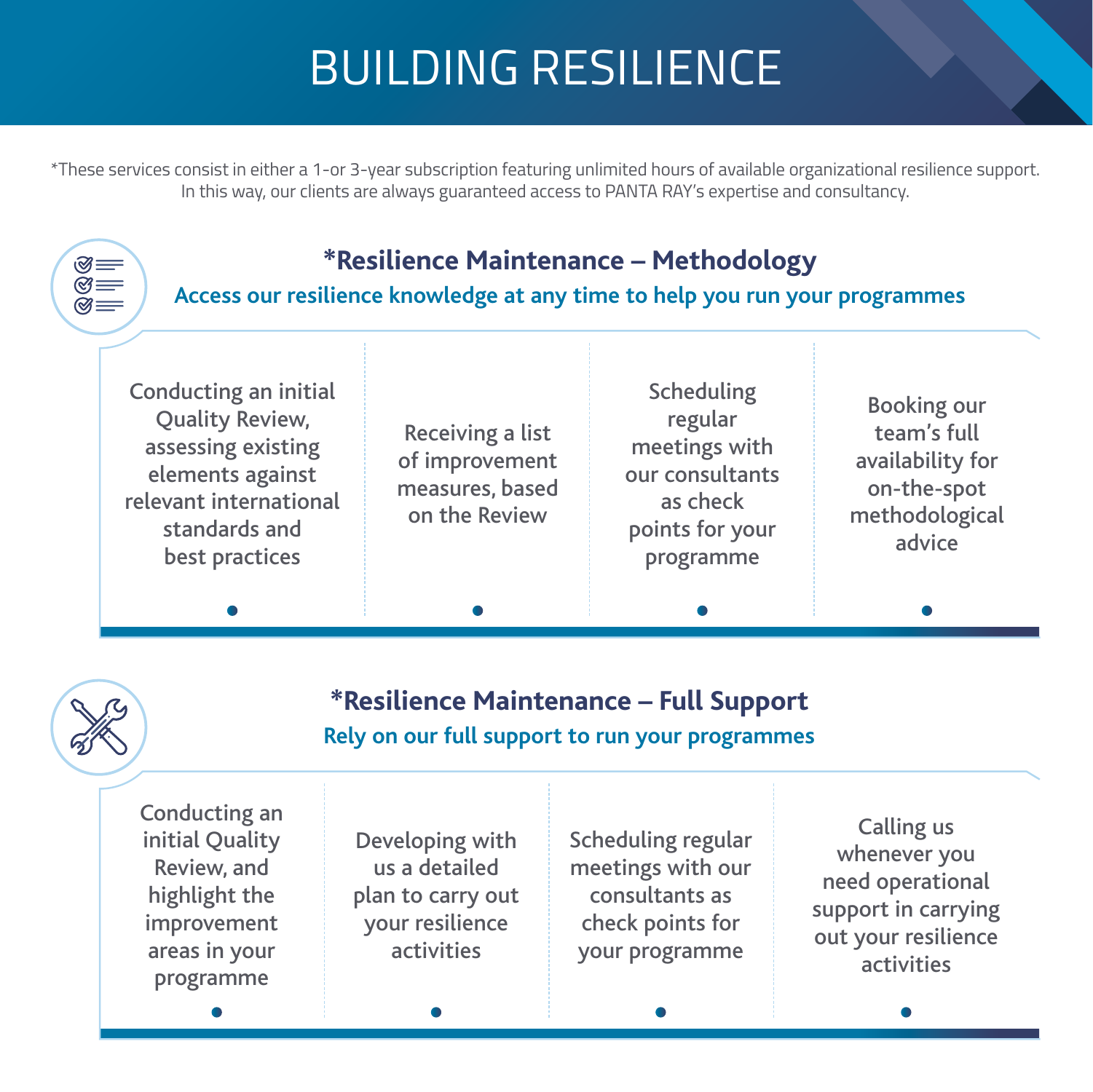## ENHANCING RESILIENCE

#### **We offer commercial and technical support for:**



Award-winning critical event management software as a service (SaaS) solution. Millions of notifications sent worldwide, millions of people contacted in otherwise [difficult situations. Review threats and risks](https://www.everbridge.com)  before they impact your business, and act decisively to protect your organization.

## **A** Castellan

Award-winning and market-leading business continuity management software. Born of a merger between [leading solutions ClearView, Catalyst, and](https://castellanbc.com)  Assurance, Castellan provides peerless management services for every step of the business continuity lifecycle.

PANTA RAY cooperates with **a network of highly qualified partners** to provide clients with a top-notch offer in the organizational resilience market.



KASPERSKYS



The purpose of these partnerships is to offer **a 360° service, aimed at the integration of principles of business continuity, crisis management and enterprise risk management into organizational practices.**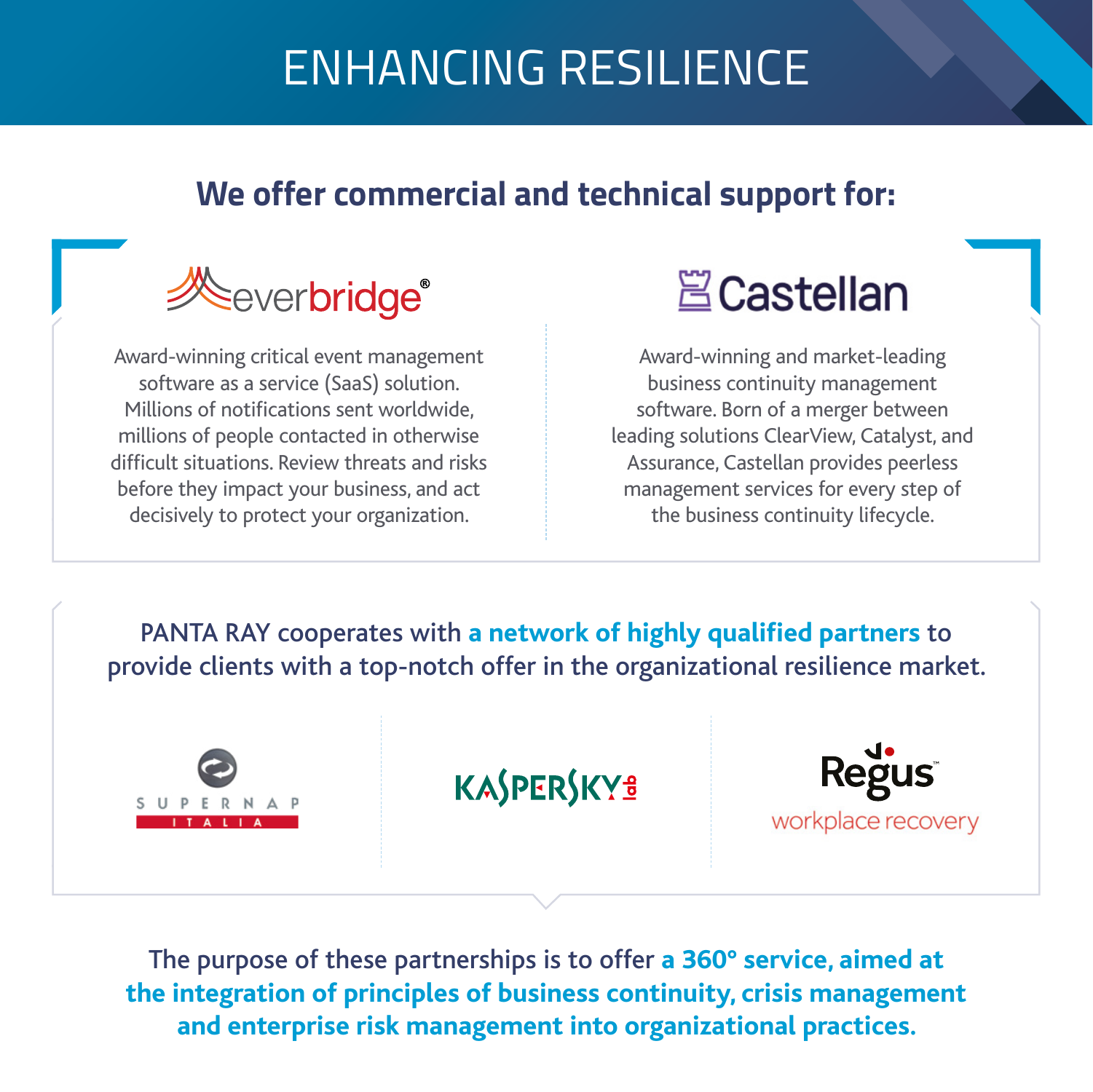

## IT'S NOT ABOUT STRENGTH IT'S NOT ABOUT SIZE IT'S NOT ABOUT **POWER**

## **IT'S ABOUT RESILIENCE**

**[AboutResilience.com](https://www.aboutresilience.com)**

powered by